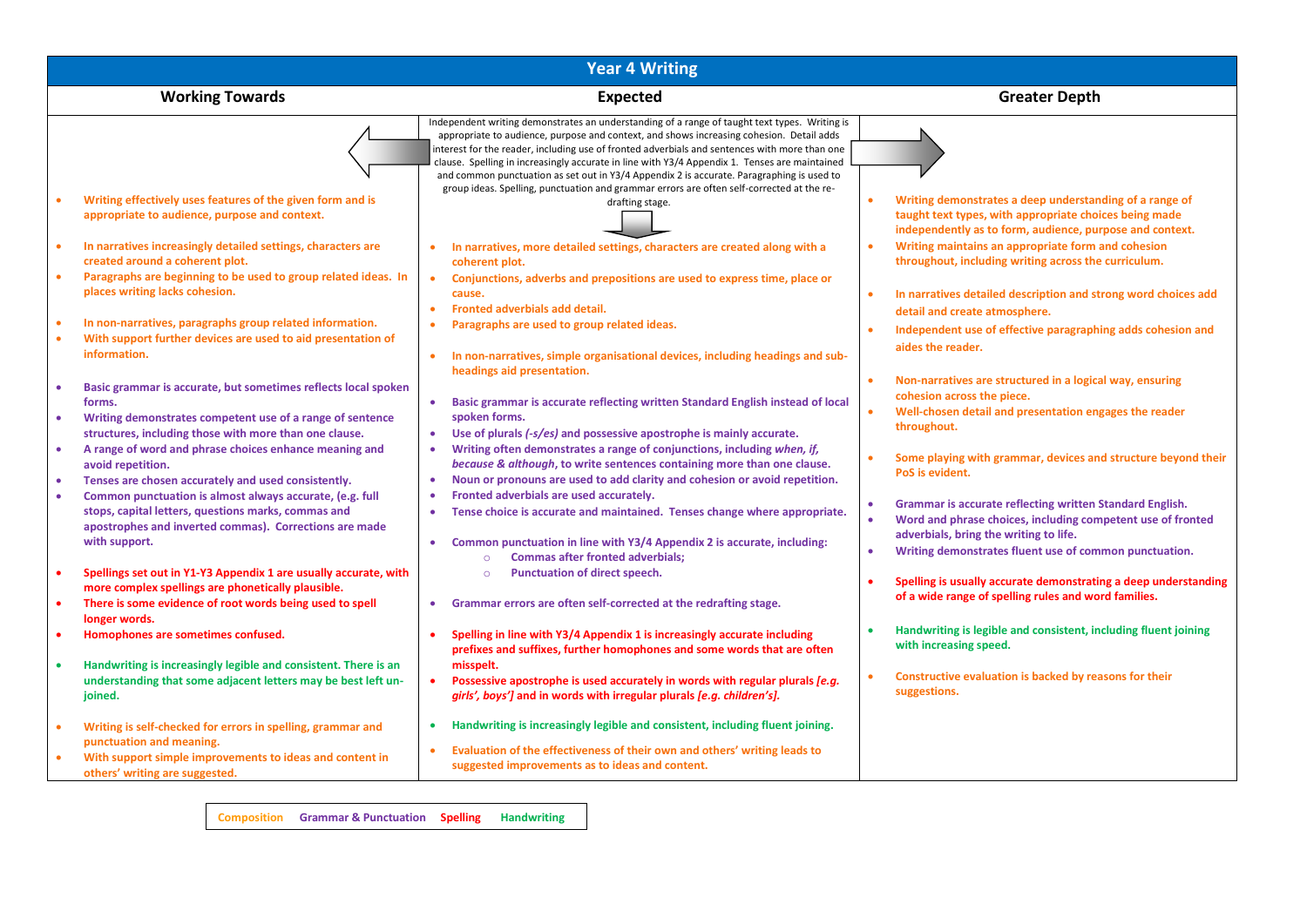| <b>Year 4 Reading</b>                                                                                                                                                                                                                                                                                                                                                                                                                                                                                                                                                                                                                                                                                                                                                                                                                                                                                                                                                                                                                    |                                                                                                                                                                                                                                                                                                                                                                                                                                                                                                                                                                                                                                                                                                                                                                                                                                                                                                                                                                                                                                                                                                                                                                                                                                                                                                                                                                                                                                                                                                                                                                                                                                                                                                                                                                                                                                                                                                                                                                                                                                                                                                                                                                                                                                                                                                                                              |                                                                                                                                                                                                                                                                                                                                                                                                                                                                                                                                                                                                                                                                                                                                                                                                                                                                                                                                                                                                                                                                                                                              |  |  |  |  |  |  |  |
|------------------------------------------------------------------------------------------------------------------------------------------------------------------------------------------------------------------------------------------------------------------------------------------------------------------------------------------------------------------------------------------------------------------------------------------------------------------------------------------------------------------------------------------------------------------------------------------------------------------------------------------------------------------------------------------------------------------------------------------------------------------------------------------------------------------------------------------------------------------------------------------------------------------------------------------------------------------------------------------------------------------------------------------|----------------------------------------------------------------------------------------------------------------------------------------------------------------------------------------------------------------------------------------------------------------------------------------------------------------------------------------------------------------------------------------------------------------------------------------------------------------------------------------------------------------------------------------------------------------------------------------------------------------------------------------------------------------------------------------------------------------------------------------------------------------------------------------------------------------------------------------------------------------------------------------------------------------------------------------------------------------------------------------------------------------------------------------------------------------------------------------------------------------------------------------------------------------------------------------------------------------------------------------------------------------------------------------------------------------------------------------------------------------------------------------------------------------------------------------------------------------------------------------------------------------------------------------------------------------------------------------------------------------------------------------------------------------------------------------------------------------------------------------------------------------------------------------------------------------------------------------------------------------------------------------------------------------------------------------------------------------------------------------------------------------------------------------------------------------------------------------------------------------------------------------------------------------------------------------------------------------------------------------------------------------------------------------------------------------------------------------------|------------------------------------------------------------------------------------------------------------------------------------------------------------------------------------------------------------------------------------------------------------------------------------------------------------------------------------------------------------------------------------------------------------------------------------------------------------------------------------------------------------------------------------------------------------------------------------------------------------------------------------------------------------------------------------------------------------------------------------------------------------------------------------------------------------------------------------------------------------------------------------------------------------------------------------------------------------------------------------------------------------------------------------------------------------------------------------------------------------------------------|--|--|--|--|--|--|--|
| <b>Working Towards</b>                                                                                                                                                                                                                                                                                                                                                                                                                                                                                                                                                                                                                                                                                                                                                                                                                                                                                                                                                                                                                   | <b>Expected</b>                                                                                                                                                                                                                                                                                                                                                                                                                                                                                                                                                                                                                                                                                                                                                                                                                                                                                                                                                                                                                                                                                                                                                                                                                                                                                                                                                                                                                                                                                                                                                                                                                                                                                                                                                                                                                                                                                                                                                                                                                                                                                                                                                                                                                                                                                                                              | <b>Greater Depth</b>                                                                                                                                                                                                                                                                                                                                                                                                                                                                                                                                                                                                                                                                                                                                                                                                                                                                                                                                                                                                                                                                                                         |  |  |  |  |  |  |  |
| Generally reads most age appropriate texts (Y3/4) fluently,<br>decoding most new words outside everyday spoken<br>vocabulary.<br>Can read all Y3 and some Y4 further exception words set out in<br>Appendix 1.<br>Reads accurately and at a speed that is sufficient for them to<br>focus on understanding what they read rather than on<br>decoding individual words.<br>Reads with appropriate intonation.<br>Re-reads passages to ensure understanding.<br>Reads and re-reads a variety of texts, but sticks closely to<br>known text types or authors.<br>Recognises simple themes across unfamiliar stories such<br>journeys, good vs. evil.<br>Identifies text types using their conventions (e.g. Headlines in<br>newspapers, address in letters, headings in reports).<br>Retrieves and records information from non-fiction, using<br>contents pages to locate information.<br>With support, talks about key phrases an author has used to<br>deepen description.<br>Predict what might happen from details stated and implied. | They read most words in age related texts effortlessly including further exception<br>words set out in Y3/4 Appendix 1. They attempt to decode unfamiliar words with<br>increasing automaticity. They can demonstrate experience of range of books and<br>other texts; having read for a range of purposes. They can retell known stories and<br>perform poetry and play-scripts with some feeling. They understand what they are<br>reading, often asking questions to clarify wider concepts. They make sensible<br>predictions and justify inferences with evidence from the text. They can identify<br>common themes across stories and link common conventions with certain text types<br>They can efficiently retrieve and record information from information texts and non-<br>fiction books.<br>Applies their growing knowledge of root words, prefixes and suffixes as listed<br>$\bullet$<br>in Y3/4 Appendix 1, both to read aloud and to understand the meaning of new<br>words they meet<br>Accurately reads the further exception words for Y3/Y4 as set out in Appendix<br>$\bullet$<br>1, noting the unusual correspondences between spelling and sound, and where<br>these occur in the word.<br>Sees reading as a pleasurable activity, reading books that are structured in<br>$\bullet$<br>different ways and reading for a range of purposes<br>Can use a dictionary to check the meaning of words that they have read<br>$\bullet$<br>Can demonstrate experience of a wide range of range of books, including fairy<br>$\bullet$<br>stories, myths and legends, and can retell some of these orally<br>Can identify common conventions used in a range of texts (e.g. greeting in<br>$\bullet$<br>letters, that diaries are written in the first person or the use of numbering and<br>headings in instructions).<br>Performs poems and play scripts showing understanding through intonation,<br>$\bullet$<br>tone, volume and action<br>Discusses words and phrases that capture their interest and imagination<br>$\bullet$<br>Recognises some different forms of poetry [for example, free verse, narrative<br>$\bullet$<br>poetry]<br>Understands what they read, in books they can read independently<br>$\bullet$<br>$\bullet$<br>Checks that the text makes sense to them, discussing their understanding and | Reads a wider range of challenging texts that are above<br>chronological age with fluency and understanding.<br>Reads silently with increasing stamina and appraises the text.<br>Shows a more sophisticated awareness of the audience when<br>reading out loud or performing poetry or plays.<br>Discusses different writers, referring to their style of writing and<br>themes; deepening their understanding of their culture and wider<br>background.<br>Compares and contrasts a range of writing conventions<br>commenting on their purpose and audience.<br>Can comment on the effectiveness of the author's choice of<br>language.<br>Explains the reasoning of organisational devices, including<br>$\bullet$<br>glossaries.<br>Recognises and recalls key landmarks within a story.<br>Use inference and deduction to identify the characteristics of<br>more than one character in the story and to comment on the<br>relationship between them.<br>Is beginning to read between the lines.<br>$\bullet$<br>Retrieves information with increasing accuracy and speed,<br>recording evidence through paraphrasing. |  |  |  |  |  |  |  |
| Draws simple inferences such as inferring characters' feelings.<br>Knows the job of an index page, but need support to use it<br>effectively.                                                                                                                                                                                                                                                                                                                                                                                                                                                                                                                                                                                                                                                                                                                                                                                                                                                                                            | explaining the meaning of words in context<br>Asks questions to improve their understanding of a text<br>$\bullet$<br>$\bullet$<br>Draws inferences such as inferring characters' feelings, thoughts and motives<br>from their actions, and justifying inferences with evidence<br>Can predict what might happen from details stated and implied<br>$\bullet$                                                                                                                                                                                                                                                                                                                                                                                                                                                                                                                                                                                                                                                                                                                                                                                                                                                                                                                                                                                                                                                                                                                                                                                                                                                                                                                                                                                                                                                                                                                                                                                                                                                                                                                                                                                                                                                                                                                                                                                |                                                                                                                                                                                                                                                                                                                                                                                                                                                                                                                                                                                                                                                                                                                                                                                                                                                                                                                                                                                                                                                                                                                              |  |  |  |  |  |  |  |
|                                                                                                                                                                                                                                                                                                                                                                                                                                                                                                                                                                                                                                                                                                                                                                                                                                                                                                                                                                                                                                          | Can identify the main ideas drawn from more than one paragraph and<br>$\bullet$<br>summarise these<br>Can identify how language, structure, and presentation contribute to meaning<br>$\bullet$<br>Can retrieve and record information from non-fiction<br>$\bullet$<br>Participates in discussion about both books that are read to them and those<br>$\bullet$<br>they can read for themselves, taking turns and listening to what others say.                                                                                                                                                                                                                                                                                                                                                                                                                                                                                                                                                                                                                                                                                                                                                                                                                                                                                                                                                                                                                                                                                                                                                                                                                                                                                                                                                                                                                                                                                                                                                                                                                                                                                                                                                                                                                                                                                             |                                                                                                                                                                                                                                                                                                                                                                                                                                                                                                                                                                                                                                                                                                                                                                                                                                                                                                                                                                                                                                                                                                                              |  |  |  |  |  |  |  |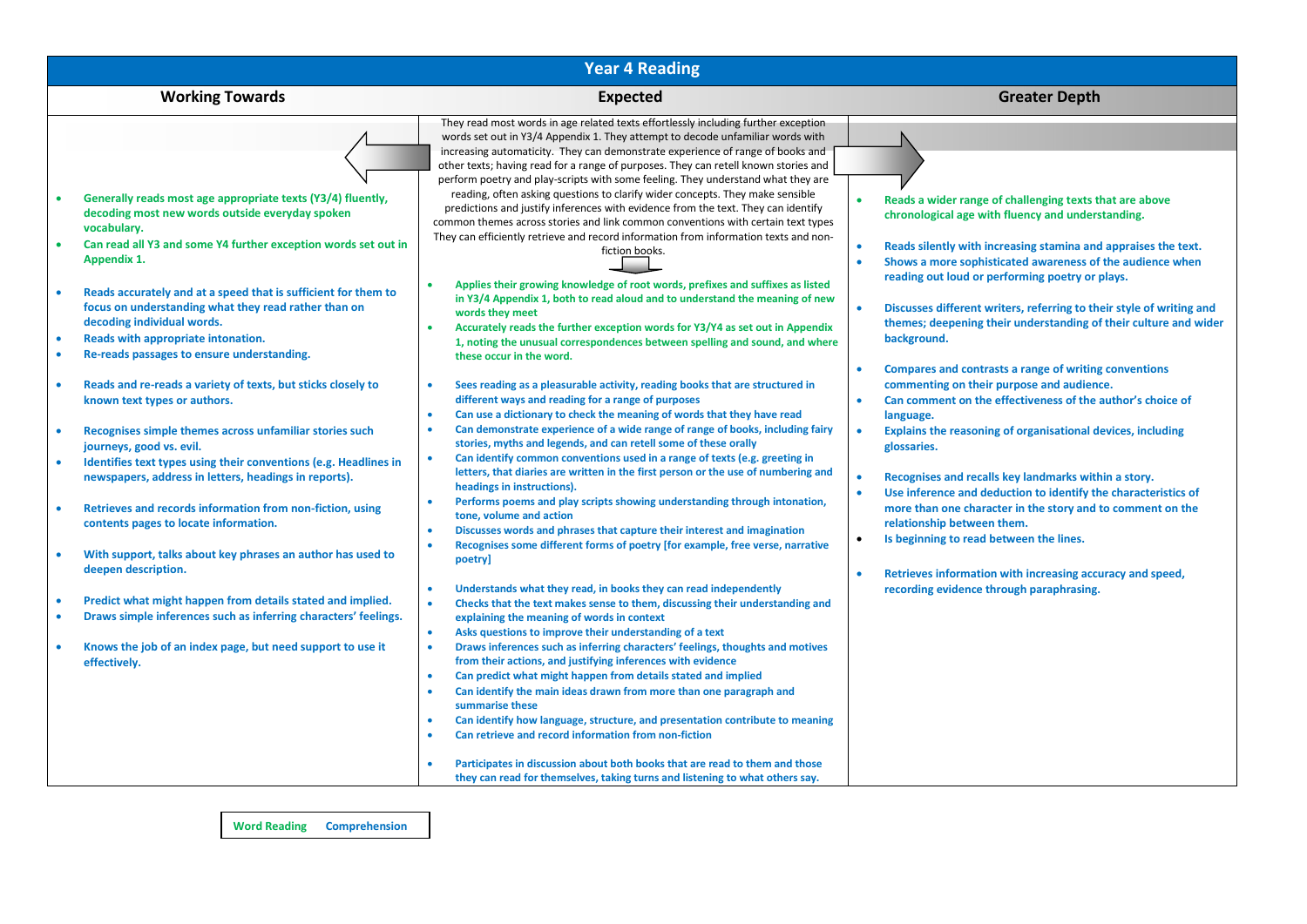| <b>Year 4 Maths</b>                                                                                                                                                                                                                                                                                                                                                                                                                                                                                                                 |                                                                                                                                                                                                                                                                                                                                                                                                                                                                                                                                                                                                                                                                                                                                                                                                                                                                                                                                                  |                                                                                                                                                                                                                                                                                                                                                                                                                                                                                                                                                                  |  |  |  |  |  |  |
|-------------------------------------------------------------------------------------------------------------------------------------------------------------------------------------------------------------------------------------------------------------------------------------------------------------------------------------------------------------------------------------------------------------------------------------------------------------------------------------------------------------------------------------|--------------------------------------------------------------------------------------------------------------------------------------------------------------------------------------------------------------------------------------------------------------------------------------------------------------------------------------------------------------------------------------------------------------------------------------------------------------------------------------------------------------------------------------------------------------------------------------------------------------------------------------------------------------------------------------------------------------------------------------------------------------------------------------------------------------------------------------------------------------------------------------------------------------------------------------------------|------------------------------------------------------------------------------------------------------------------------------------------------------------------------------------------------------------------------------------------------------------------------------------------------------------------------------------------------------------------------------------------------------------------------------------------------------------------------------------------------------------------------------------------------------------------|--|--|--|--|--|--|
| <b>Working Towards</b>                                                                                                                                                                                                                                                                                                                                                                                                                                                                                                              | <b>Expected</b>                                                                                                                                                                                                                                                                                                                                                                                                                                                                                                                                                                                                                                                                                                                                                                                                                                                                                                                                  | <b>Greater Depth</b>                                                                                                                                                                                                                                                                                                                                                                                                                                                                                                                                             |  |  |  |  |  |  |
|                                                                                                                                                                                                                                                                                                                                                                                                                                                                                                                                     | Fluently uses 4 digit numbers in a range of contexts, including addition and subtraction problems. Knows all<br>multiplication tables to 12 x 12 and uses these to solve problems in context. Fluently uses the formal written<br>methods of addition, subtraction and multiplication. Can add and subtract fractions with the same<br>denominator and recognises simple fraction/decimal equivalents. Can convert between metric units to solve<br>problems and can find the area of shapes by counting squares. Uses their knowledge of different angles when                                                                                                                                                                                                                                                                                                                                                                                  |                                                                                                                                                                                                                                                                                                                                                                                                                                                                                                                                                                  |  |  |  |  |  |  |
| Count up in 3s, 6s, 25s and 1000s from 0.<br>Find 1000 more than any given number.<br>Order a set of 4-digit numbers.<br>$\bullet$<br>Know how to partition 3-digit and 4-digit numbers.<br>$\bullet$<br>Read 4-digit numbers in numerals.<br>$\bullet$<br>Begin to use strategies to estimate larger sets of objects.<br>$\bullet$<br>Round to the nearest 10 using number lines.<br>Know that our number system has changed over time.<br>Read Roman Numerals to 10 (X).<br>$\bullet$                                             | describing properties of shape. Reads and plots co-ordinates in the first quadrant. Accurately interprets<br>continuous data to solve problems. Can explain their methods and give simple reasons for their thinking.<br>• Count in 6s, 7s, 9s 25s and 1000s from 0 (up/back).<br>Find 1000 more or less than any given number mentally.<br>• Recognise the value of each digit in a 4 digit number.<br>• Compare and order a set of numbers beyond a 1000 (e.g. using number lines and <>).<br>• Identify, represent and estimate numbers using groupings (tallies, groups of 25, 50, 100).                                                                                                                                                                                                                                                                                                                                                     | Generalise using knowledge of 6s, 7s, 9s 1000s and beyond (e.g. know that 18<br>is a multiple of 6 therefore is must also be a multiple of 3, I know that 77 is<br>multiple of 7 therefore 7777 will be too).<br>• Know why other tables can't help with 7s and 11s.<br>Justify their method when adding and subtracting multiples of 1000s mentally<br>(e.g. 4000).<br>Justify how larger and smaller numbers can be created using the same 4 digits.<br>Explain how their methods make estimating and grouping of larger sets of<br>objects more efficient.    |  |  |  |  |  |  |
| Effectively choose when it is more efficient to calculate mentally rather<br>than use a written method (e.g. 1000+9 or 1020-19).<br>Add and subtract 3-digit numbers using formal written methods in a<br>range of real life contexts and single step problems.<br>Use inverse operations to check their answers.<br>Solve missing number addition and subtraction problems.<br>$\bullet$                                                                                                                                           | • Read and write 4-digit numbers in numerals and words (including accurate spelling).<br>• Round any number to the nearest 10, 100 and 1000 (using number lines).<br>• Read Roman numerals to 100 (I to C).<br>• Know that over time, the numeral system changed to include the concept of zero and place value.<br>• Solve number and practical problems using all of the above and with increasingly larger positive numbers.<br>• Add and subtract numbers with up to 4 digits using the formal written methods of addition and subtraction<br>where appropriate.                                                                                                                                                                                                                                                                                                                                                                             | Use rounding as part of problem solving.<br>Argue which system is more effective - Roman numerals or the Arabic system<br>we use today.<br>Explain how their approach to a calculation depends on the context and range<br>of numbers.<br>Use formal methods of addition and subtraction accurately in a range of real<br>life contexts.                                                                                                                                                                                                                         |  |  |  |  |  |  |
| Recall and use multiplication facts for the 2s, 3s, 4s, 5s, 6s and 10s in a<br>range of real life contexts and role play.<br>Use a multiplication square for remaining tables to help solve<br>problems.                                                                                                                                                                                                                                                                                                                            | • Estimate and use inverse operations to check answers to a calculation.<br>• Solve addition and subtraction two-step problems in contexts.<br>• Decide which operations and methods to use and why within problem solving.<br>• Recall multiplication and division facts for multiplication tables up to $12 \times 12$ .                                                                                                                                                                                                                                                                                                                                                                                                                                                                                                                                                                                                                       | <b>Iustify their approaches to multi-step addition and subtraction problems and</b><br>use inverse operations across the steps to check their answers.<br>Spot calculations within real life scenarios and role play (e.g. shop or bank<br>corner).                                                                                                                                                                                                                                                                                                              |  |  |  |  |  |  |
| Use commutativity to make mental multiplication easier.<br>Use partitioning with written multiplication including 2-digit by 1-digit<br>$\bullet$<br>numbers.<br>Use multiplication and division to solve problems in a range of<br>contexts.<br>Spot relationships between integer ratios based on 2,3,5 and 10 (i.e.<br>1:2 or 3:9)                                                                                                                                                                                               | . Use place value, known and derived facts to multiply and divide mentally.<br>• Multiplying by 0 and 1; dividing by 1; multiplying together three numbers.<br>• Recognise and use factor pairs.<br>• Understand commutatively in mental calculations.<br>• Multiply two-digit and three-digit numbers by a one-digit number using formal written layout. Solve problems<br>involving multiplying and adding.<br>. Use the distributive law to multiply two digit numbers by one digit.<br>• Solve harder correspondence problems such as n objects are connected to m objects.                                                                                                                                                                                                                                                                                                                                                                  | Explain links between known tables and other multiples (e.g. 24s, 20s, 18s, 33s<br>etc.).<br>Explain what happens when you multiply by 0 and divide by 1, using examples<br>to explain ]their reasoning.<br>Identify common factors within a set.<br>• Solve multi-step problems that involve mixed calculations and explain their<br>methods.<br>Reason about their methods when using the distributive law and explain how                                                                                                                                     |  |  |  |  |  |  |
| Spot equivalence involving $\frac{1}{3}$ s, $\frac{1}{2}$ s, $\frac{1}{4}$ s and $\frac{1}{10}$ s.<br>Count up and down in taught fractions, including hundredths.<br>Know that $\frac{1}{1000}$ arises by dividing an object or quantity by 100. Add and<br>$\bullet$<br>subtract fractions with the same denominator where the answer goes<br>beyond one whole (e.g. $1^2$ <sub>/3</sub> ).<br>Know the function of the decimal point and relate this to measures and<br>money.<br>Know that fractions have a decimal equivalent. | • Recognise and show, using diagrams, families of common equivalent fractions.<br>• Count up and down in hundredths.<br>• Recognise that hundredths arise when dividing an object by one hundred and dividing tenths by ten.<br>• Use fractions to divide quantities, including non-unit fractions where the answer is a whole number.<br>• Add and subtract fractions with the same denominator.<br>• Recognise and write decimal equivalents of any number of tenths or hundredths.<br>• Recognise and write decimal equivalents to $\frac{1}{2}$ , $\frac{1}{4}$ , $\frac{3}{4}$ .<br>• Find the effect of dividing a one- or two-digit number by 10 and 100.<br>• Round decimals with one decimal place to the nearest whole number.<br>• Compare numbers with the same number of decimal places up to two decimal places.<br>• Solve simple problems involving increasingly harder fractions and some decimals (e.g. time, money, measures) | this makes mental calculation easier.<br>Prove an hypothesis using scaling as evidence using n:m notation.<br>Create problems involving hundredths.<br>• Explain the link between fractions and multiplication (e.g. 20 $x$ % = 5 is<br>equivalent to $20_{14} = 5$ ).<br>• Explain how to calculate decimal equivalents of simple fractions. Reason about<br>what happens to the value of numbers as they pass the decimal point when<br>multiplying or dividing by 10 and 100.<br>• Compare numbers with different decimal places and explain their reasoning. |  |  |  |  |  |  |